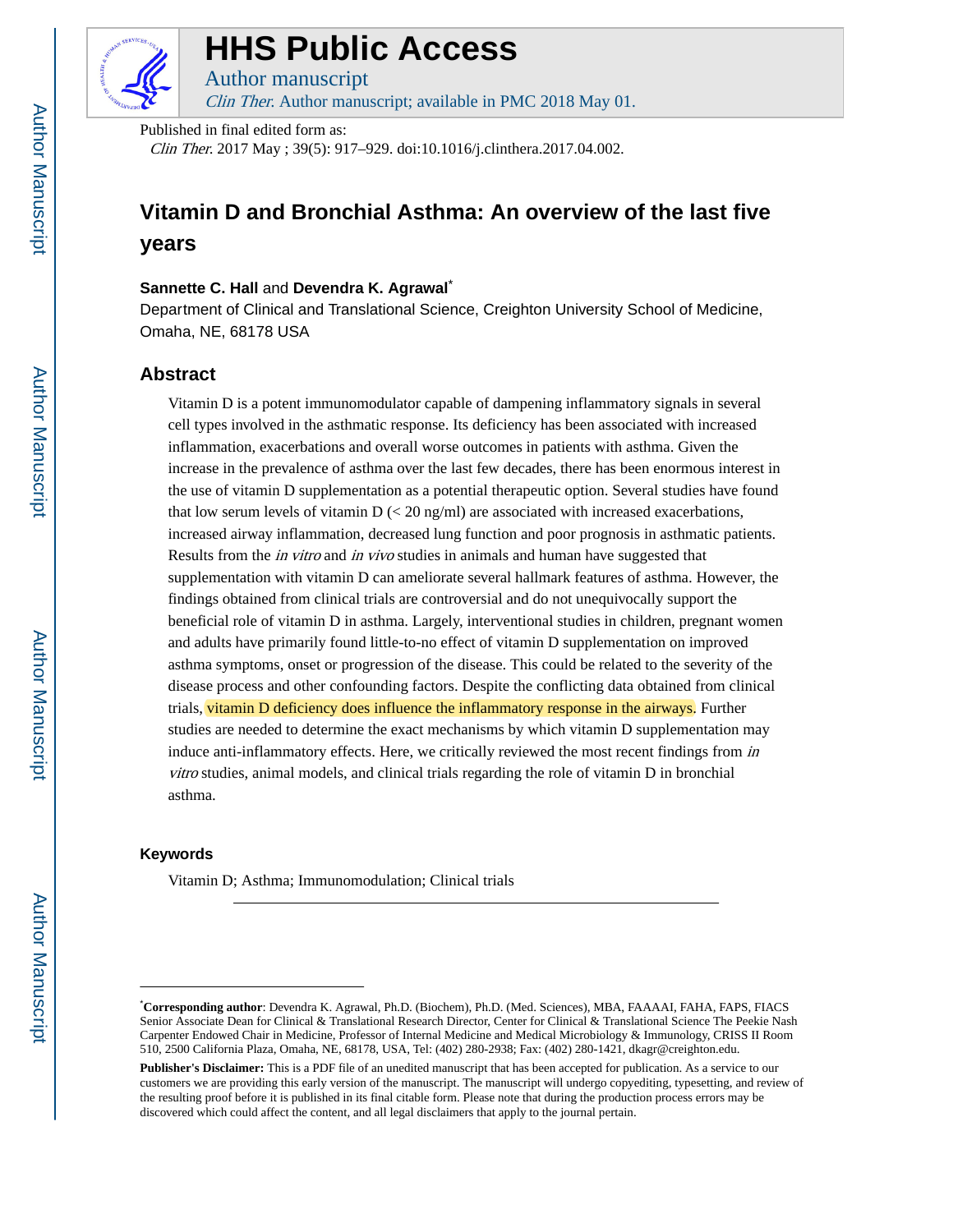## **Introduction**

Asthma is a chronic disorder of the conducting airways which is characterized by reversible airway obstruction, cellular infiltration and airway inflammation. The response involves the interplay of genetic and environmental factors as well as the activation of cells in the innate and adaptive immune systems.<sup>1</sup> The disease is a major public health problem globally, affecting approximately 300 million people worldwide. Per the Center for Disease Control (CDC), the asthma epidemic is on the rise which creates an immense economic burden of approximately \$54 billion USD annually from lost school and work days, medical costs and early deaths.<sup>2</sup>

Despite several advances in the field, there is currently no cure for asthma. Treatment options for managing symptoms of the disease include the use of corticosteroids (widely used to control asthma symptoms), with or without β2-adrenergic receptor agonists (shortacting receptor agonists that relieve bronchoconstriction and long-acting receptor agonists that offers extended control of contractions).<sup>1,3</sup> Although these drugs have a wide range of anti-inflammatory properties, they do not prevent long term decline in lung function. Given the rise in asthma across the globe, better treatment options are needed to combat the disease.

Over the last 20 years, vitamin D, through the activation of the vitamin D receptor (VDR), has been shown to have an immunomodulatory effect on a host of immune cells, including dendritic cells  $(DCs)$ ,<sup>4</sup> macrophages, B and T lymphocytes<sup>5,6</sup> as well as structural cells in the airways (Figure 1).<sup>1</sup> Vitamin D deficiency has been linked to increase incidence of respiratory diseases like asthma with its supplementation shown to alleviate these effects in some cases (reviewed extensively in<sup> $6-8$ </sup>). Results obtained from studies using animal models and human cells regarding the therapeutic effect of vitamin D supplementation has conflicted those obtained from some clinical trials. In this review, we critically reviewed the most recent findings regarding the role of vitamin D in the pathogenesis, prevention and treatment of bronchial asthma.

## **Vitamin D**

Vitamin D is a pre-prohomone that can be obtained from two major sources, skin exposure to ultraviolet B (UVB) light as well as dietary intake from sources such as fish oils, fish, liver, egg yolk and dietary supplements.<sup>9,10</sup> Vitamin D synthesis is initiated in the skin via the conversion of 7-dehydrocholesterol (7-DHC) to previtamin  $D_3$  after exposure to UVB rays, and is then transformed to vitamin  $D_3$ , also known as cholecalciferol, by a thermally induced isomerization. Vitamin  $D_3$  then enters the circulation and travels to the liver where it is hydroxylated to 25-hydroxyvitamin D [25(OH)D], the circulating metabolite. To achieve stability in circulation, 25(OH)D must bind to the vitamin D binding protein (VDBP).<sup>6,10</sup> A second hydroxylation occurs primarily in the kidney by the enzyme 1-α-hydroxylase (CYP27B1) to produce 1,25 dihydroxyvitamin  $D_3$  [1,25(OH)<sub>2</sub>D<sub>3</sub>], more commonly known as calcitriol, the active metabolite. To exhibit its biological activity intracellularly,  $1,25(OH)<sub>2</sub>D<sub>3</sub>$  binds to the VDR in the cytoplasm. This complex heterodimerizes with retinoid X receptor (RXR) and is translocated to the nucleus where it can bind to vitamin D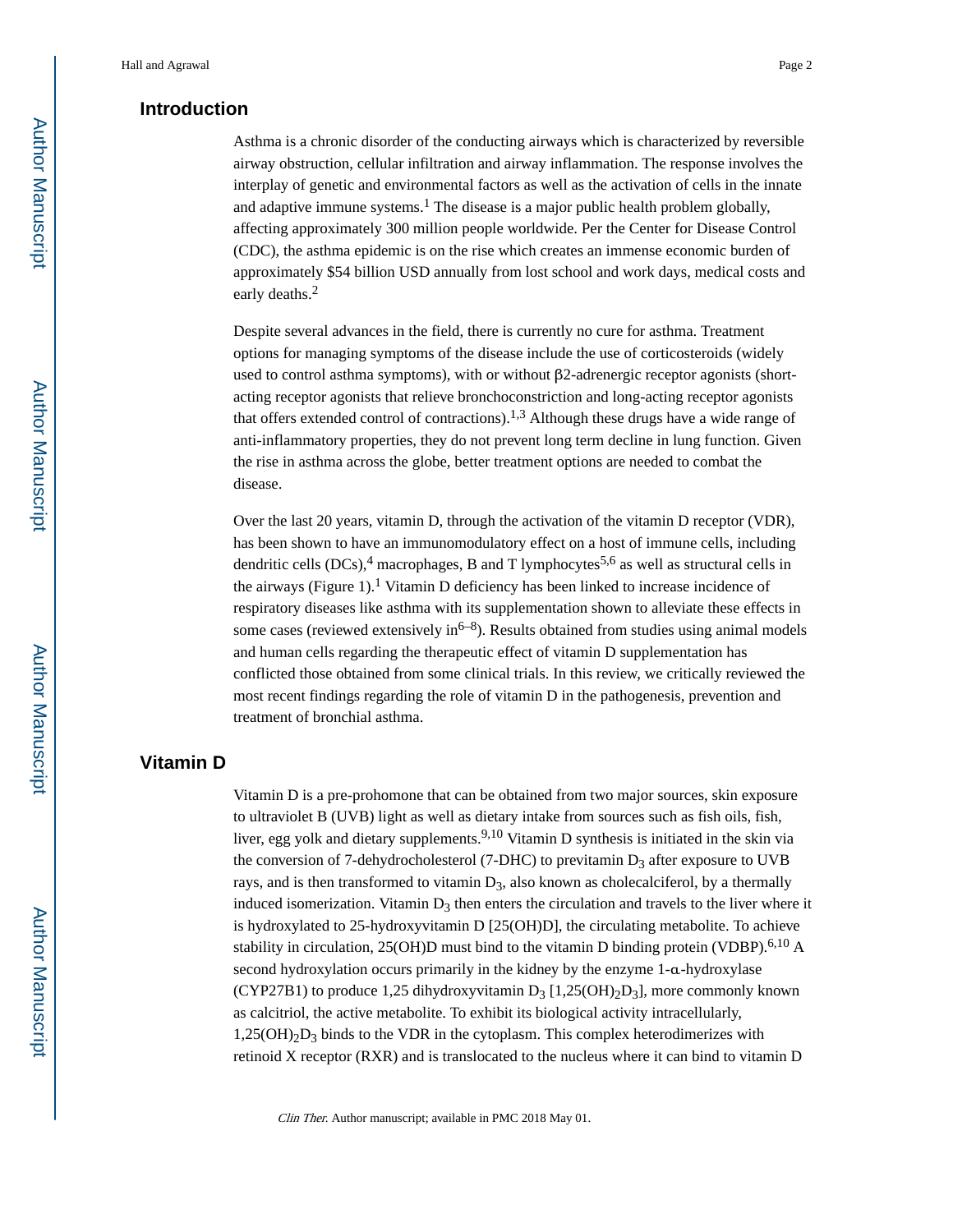response elements (VDRE) leading to the activation or repression of transcription of target genes.1,6,9,10

## **Vitamin D and Asthma**

Vitamin D status is best assessed by measuring serum 25-hydroxyvitamin D since it is the highest of all the metabolites and has a half-life of about 3 weeks. There is some controversy regarding the best method for assessing serum vitamin D levels in human subjects. The current gold standard technique being used in large medical labs is liquid chromatography tandem mass spectrometry in isotype dilution. Other less specific methods such as radioimmunoassay, ELISA and chemiluminescence technologies are utilized by several laboratories.<sup>11,12</sup> Vitamin D deficiency is defined as a serum concentration of less than 20 ng/ml (50 nmol/L) and its insufficiency as a serum concentration between 21–29 ng/ml (50– 70 nmol/L).<sup>11–13</sup> Epidemiological data suggest that the main factors that determine 25(OH)D serum levels are skin pigmentation (heavily pigmented skins have lower levels compared to lighter skins), sun exposure, age, gender, latitude of residence (higher latitudes have decreased opportunity for vitamin D skin synthesis), diet and vitamin D fortification.<sup>9</sup> Although research has provided us with a much better understanding of vitamin D and its mechanisms, vitamin D deficiency and insufficiency are greatly increasing in the global population. Several studies have shown that despite fortification of certain foods and the intake of multivitamins, vitamin D deficiency is still prevalent in many developing countries even in sun-replete areas. This has been accredited to lifestyle changes including reduced exposure to the sunlight, shift from outdoor to indoor activities, the use of sunscreen as well as dietary changes.11,13 It appears that the fortification of foods in current doses are not adequate to prevent vitamin D deficiency. In addition, there are several other factors that could affect serum 25(OH)D levels. These include race, sex, binding proteins, single nucleotide polymorphisms in vitamin D binding proteins and vitamin D receptors, and other pharmacogenetics factors in vitamin D metabolism.

The role of vitamin D in asthma pathogenesis has been the focus of several research groups over the last two decades. Results from these studies have identified a link between vitamin D deficiency and an overall worse outcome of lung function and symptoms in patients with asthma.7,11 Several genetic studies have reported different gene polymorphisms of the VDR and VDBPs that have been linked to increased susceptibility of asthma.14 Epidemiological and meta-analysis studies suggest that low serum levels of vitamin D in children were associated with increased risks of asthma as well as increased symptoms, exacerbations and reduced lung function in children who already had asthma (reviewed in<sup>13</sup>). Low maternal vitamin D intake and levels during pregnancy has been linked to increased likelihood of wheezing in children.<sup>12,13</sup> There is plenty of evidence to suggest that vitamin D acts on cells of the innate and adaptive immune systems as well as structural cells in the airways with its deficiency promoting inflammation and its supplementation alleviating these effects (Figure 1).<sup>1,4,5,7,9</sup> However, results from clinical trials have been conflicting (Table 1) and there is still much debate as to whether or not vitamin D supplementation offers a viable alternative or adjunct therapy for asthmatic subjects.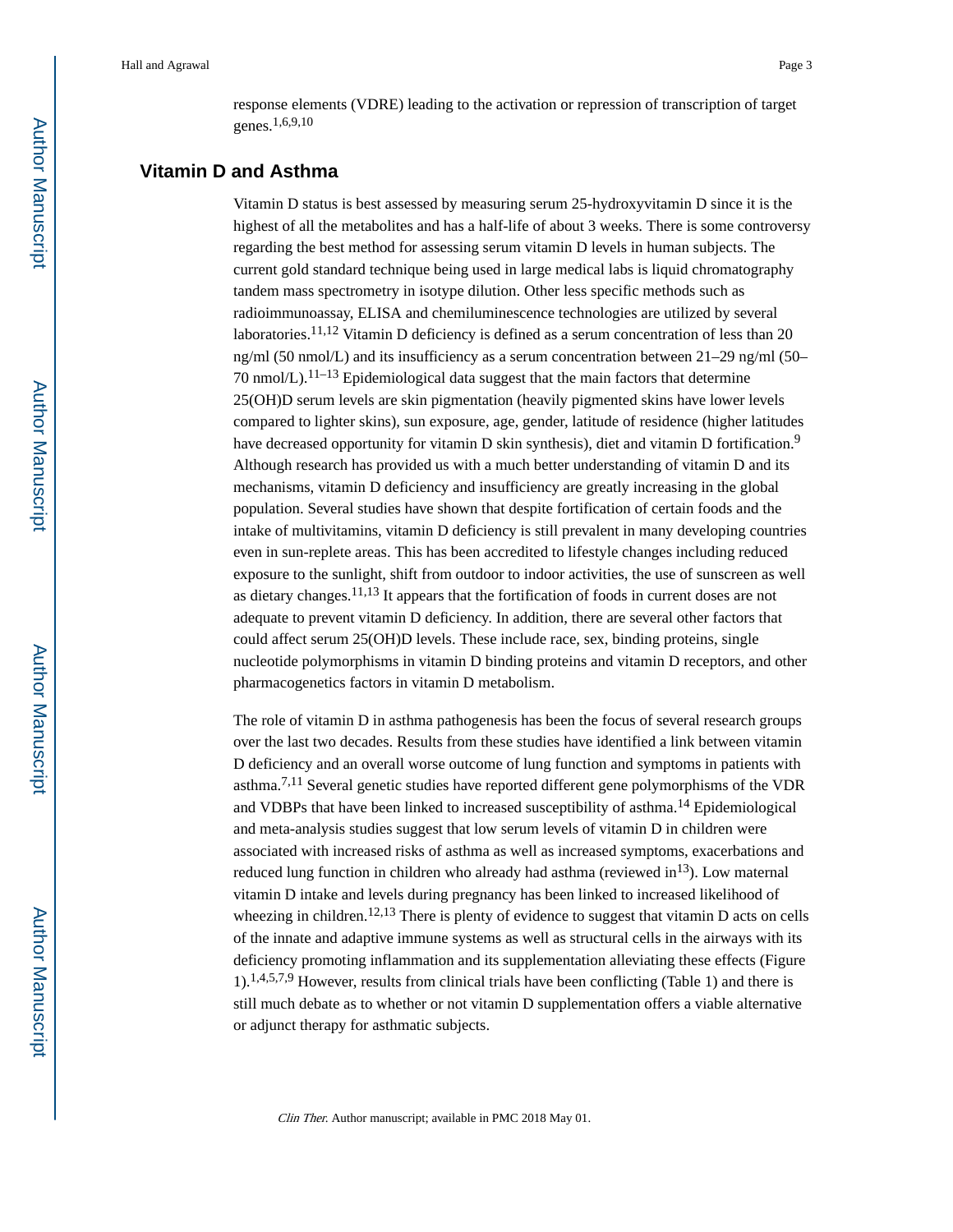## **Results from Animal Studies**

Several *in vitro* and *in vivo* studies using animal models have highlighted vitamin D as a potent modulator of the inflammatory response seen in allergic airway inflammation. Vitamin D exerts its effects on structural cells in the airways, cells of the innate and adaptive immune systems as well as guides transcription of pro-inflammatory cytokines. Over the last five years, several animal studies have identified an inverse relationship between vitamin D status and hallmark features of asthma.

As mentioned earlier, vitamin D exerts its effects through the VDR which has been identified on several cells types that mediate allergic airway inflammation. Using a mouse model fed on different vitamin D diets, we have previously shown in our lab that vitamin D deficiency decreased the expression of VDR in the airways of mice following allergen exposure.15 Further examination of hallmark features of asthma revealed that vitamin D deficiency was associated with higher AHR, increased airway remodeling, bronchoalveolar lavage fluid (BALF) eosinophilia and a reduction in T regulatory cells (Tregs) in the blood when compared to vitamin D sufficient (10,000 IU/kg) groups. Vitamin D deficiency also resulted in increased expression of the NF-κB subunits importin α3 and Rel-A which corresponded with increased pro-inflammatory cytokines and reduced IL-10 levels in BALF.<sup>16</sup> In another study to determine whether there is a casual association between vitamin D deficiency, ASM mass and the development of AHR, it was found that vitamin D deficient mice had significantly increased airway resistance and ASM as well as reduced transforming growth factor (TGF)-β levels when compared to the controls.<sup>17</sup>

It is now well known that structural cells, including epithelial cells and ASM cells contribute to the pathogenesis of asthma via intricate interactions with inflammatory lymphocytes. The loss of airway epithelial integrity and epithelial-mesenchymal transition (EMT) during airway remodeling contributes significantly to asthma pathogenesis.18 In a model of toluene diisocyanate (TDI)-induced asthma, it was found that mice that received an intraperitoneal administration of  $1,25(OH)_2D_3$  prior to challenge with TDI displayed decreased AHR, suppressed neutrophil and eosinophil infiltration, as well as increased tight junction proteins. In *in* vitro experiments, treatment with  $1,25(OH)_2D_3$  was also shown to partial reverse the effects of TDI exposure, namely decline in transepithelial electrical resistance (TER), increase in cell permeability and upregulation of phosphorylated extracellular signalregulated kinase (ERK) $1/2$ <sup>19</sup> Our group has also shown that vitamin D supplementation decreased AHR and infiltration of inflammatory cells in BALF in mice sensitized and challenged with a combination of house dust mite, ragweed and Alternaria. Further examination of the airways in mice that were fed a diet supplemented with 10,000 IU/kg of vitamin D showed increased expression of E-cadherin and decreased expression of vimentin and N-cadherin in airway epithelial cells.<sup>20</sup>

Several other studies have highlighted a therapeutic role of vitamin D supplementation in the airways of animal models as well as on specific cell types found in the lungs. Intraperitoneal administration of  $1,25(OH)_{2}D_{3}$  at the time of allergen challenge was shown to attenuate established structural changes in the airways such as goblet cell hyperplasia, increased ASM mass and reduce chronic inflammation in lung tissue as well as decreasing translocation of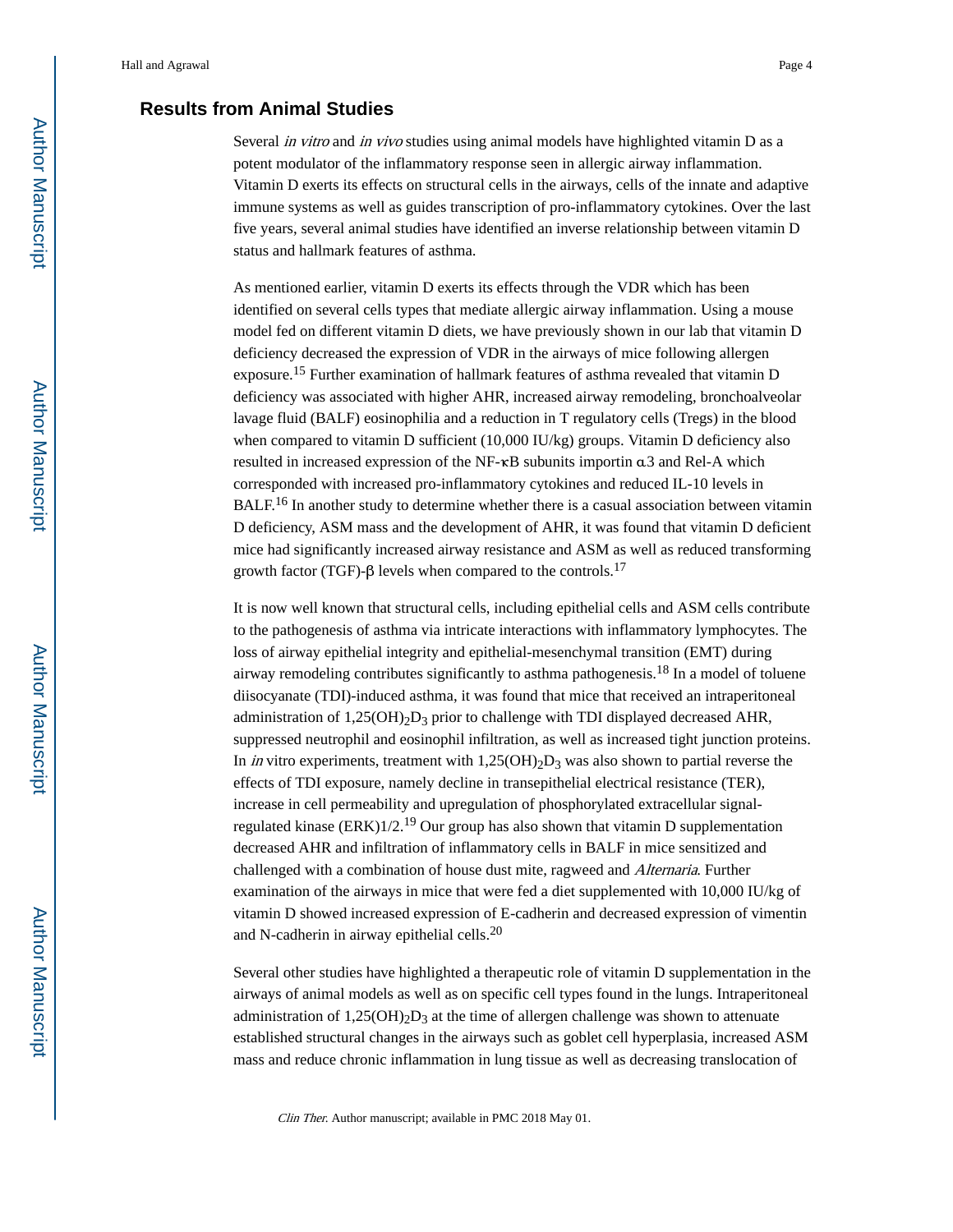Hall and Agrawal Page 5

NF- $\kappa$ B to the nucleus.<sup>21</sup> Vitamin D has been demonstrated to promote both Foxp3<sup>+</sup> and IL-10 producing CD4<sup>+</sup> T-cells. High concentration of  $1,25(OH)<sub>2</sub>D<sub>3</sub>$  resulted in selective expansion of Foxp3<sup>+</sup> T regulatory cells over their Foxp3<sup>−</sup> counterparts. These in vitro studies have been supported by a positive correlation between vitamin D status and  $CD4+Foxp3+T-cells$  in the airways of patients with severe pediatric asthma.<sup>22</sup> Vitamin D is also believed to play a role in proliferation and differentiation of another subset of T-cells, Th17 cells. Th17 cells are now known to contribute to AHR and play a role in the recruitment and activation of neutrophils, contributing to neutrophilic asthma.<sup>23</sup> In a study examining the effects of  $1,25(OH)_{2}D_{3}$  on DC-mediated regulation of Th17 differentiation in OVA-sensitized mice, it was found that increased expression of notch ligand delta-like ligand 4 (Dll4) on DCs resulted in increased Th17 differentiation. Treatment with 1,25-  $(OH)<sub>2</sub>D<sub>3</sub>$  was found to decrease this effect.<sup>24</sup>

Epidemiological data suggest that the low levels of vitamin D during pregnancy and early life contribute to the development of childhood wheezing and asthma. Studies have shown that vitamin D plays a role in fetal lung development and maturation as well as maintaining lung structure and function (reviewed in<sup>25</sup>). In a rat model aimed at determining the effects of perinatal vitamin D deficiency on pulmonary function, females were put on a special diet (no cholecalciferol or a 250, 500 or 1,000 IU/kg cholecalciferol) one month before pregnancy, which was continued throughout pregnancy and lactation. Results showed that the vitamin D deficient groups had significantly higher airway resistance compared to the two vitamin D supplemented groups (250 and 500 IU/kg). Perinatal vitamin D deficiency was also shown to alter airway contractility and alveolar epithelial-mesenchymal signaling. These effects were blocked by supplementation with 500 IU/kg of vitamin D, suggesting a potential role of perinatal supplementation in the prevention of childhood asthma.<sup>26</sup> In another study it was found that adult offsprings born to vitamin D deficient mothers had significantly enhanced lymphocyte proliferation and secretion of cytokines in response to OVA with no modification to other aspects of allergic airway inflammation.<sup>27</sup>

Although several studies have suggested that vitamin D deficiency exacerbates airway inflammation and its supplementation is useful in alleviating inflammation associated with asthma, some groups have found conflicting evidence. In a study to determine the effects of HDM-induced allergic inflammation on circulating 25-hydroxyvitamin D, it was found that the induced inflammation had no effects on vitamin D serum levels.28 In a recent study, BALB/c mice were fed on different vitamin D diets and then sensitized and challenged with house dust mite to determine the effects of vitamin D deficiency on lung structure and function. Results showed that vitamin D deficiency enhanced influx of lymphocytes in BALF, ameliorated HDM-induced increase in ASM mass and protected against increase in baseline airway resistance. RNA-Seq analysis revealed that nine genes were differentially regulated by vitamin D deficiency. Protein expression confirmed that two of the genes, midline 1 (MID1) and adrenomedullin, promoted inflammation, whereas hypoxia-inducible lipid droplet-associated (HILDA), which has been shown to play a role in ASM remodeling, was downregulated.<sup>29</sup> Collectively, these results highlight that the effects of vitamin D on HDM-induced allergic inflammation is complex and further studies are needed to better elucidate the potential effects of vitamin D supplementation on lung pathophysiology.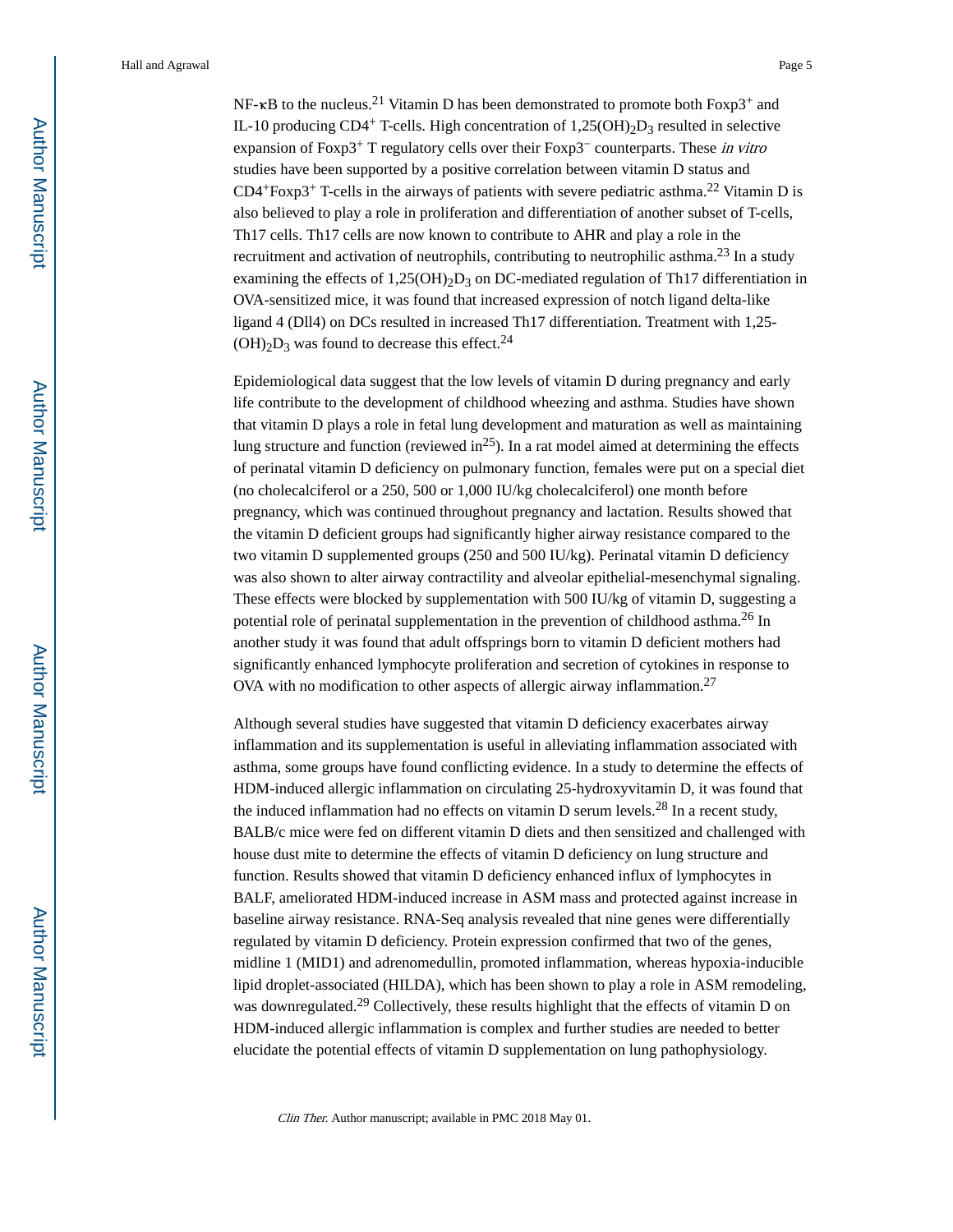## **Results from Human Studies**

#### **In Vitro Studies**

Extensive research done in animal models have highlighted several immunomodulatory effects of vitamin D which have been examined in human cells using *in vitro* experiments. Since the discovery of the VDR in a plethora of cell types involved in asthma, studies have been aimed at deciphering the mechanisms driving the anti-inflammatory properties of the steroid hormone. Over the last five years, several groups have conducted research on the effects of vitamin D on epithelial cells, ASM cells and T-cells in asthmatic patients.

As seen in animal studies, treatment of passively sensitized human ASM cells (HASM) with 1,25-dihydroxyvitamin D was found to significantly reduce the binding capacity of NF-κB and inhibited translocation to the nucleus.  $1,25(OH)_2D_3$  also increased the stability of I $\kappa Ba$ mRNA with reduced phosphorylation of IκBα resulting in increased IκBα expression in these cells.30 In another study aimed at determining the effects of calcitriol in the developing airways of pediatric asthmatics, it was shown that pre-treatment of ASM cells with calcitriol followed by exposure to tumor necrosis factor (TNF)-α or TGF-β led to attenuation of TNFα enhancement of MMP-9 expression and activity. Treatment with calcitriol also attenuated TNF-α and TGF-β-induced collagen III expression and deposition and inhibited proliferation of fetal ASM cells mediated by the ERK signaling pathway.<sup>31</sup> Characterization of differences in transcriptome responsiveness to vitamin D between fatal asthma and control ASM cells by RNA sequencing have highlighted 838 differentially expressed genes in fatal asthma. Treatment with vitamin D was shown to induce differential expression of 711 genes in fatal asthma and 867 genes in control ASM cells. Genes differentially expressed by vitamin D included those involved in chemokine and cytokine activities. Results highlight vitamin D-specific gene targets and provide novel transcriptomic data that can be used to further explore differences in ASM of patients with fatal asthma.<sup>32</sup> It is now well established that the inflammation in asthma involves several subsets of T-lymphocytes, not just Th2 cells. In naïve CD4 T-cells obtained from peripheral blood of young asthmatic subjects as well as healthy controls, it was found that stimulation of these cells under Th17 polarizing conditions led to the production of higher Th17 differentiation in asthmatic patients. The addition of 25(OH)D, in a dose dependent manner, significantly inhibited Th17 cell differentiation in both groups. 25(OH)D-treated DCs were also shown to significantly inhibit IL-17 production and decrease the percentages of CD4+IL-7+ cells in asthmatic patients, highlighting the inhibitory effects on vitamin D on T-cells as well as  $DCs$ .<sup>33</sup> Recent findings have highlighted a role of Th9 cells in the onset and progression of allergic diseases like asthma. Vitamin D was found to decrease the production of IL-9, IL-5 and IL-8 in cultures where T-helper memory cells were polarized to Th9 cells.<sup>34</sup>

Vitamin D deficiency has been shown to be associated with lower frequencies of Tregs in the airways. Analysis of blood samples collected from children with asthma (2–6 years old) as well as healthy controls revealed that both concentrations of 25(OH)D and proportions of Treg cells were lower among children with asthma. Conversely, the proportions of B-cells expressing CD23 and CD21 (pairing of both participate in the control of IgE production) were much higher in these patients. Regulatory cytokines, namely IL-10 and TGF-β, as well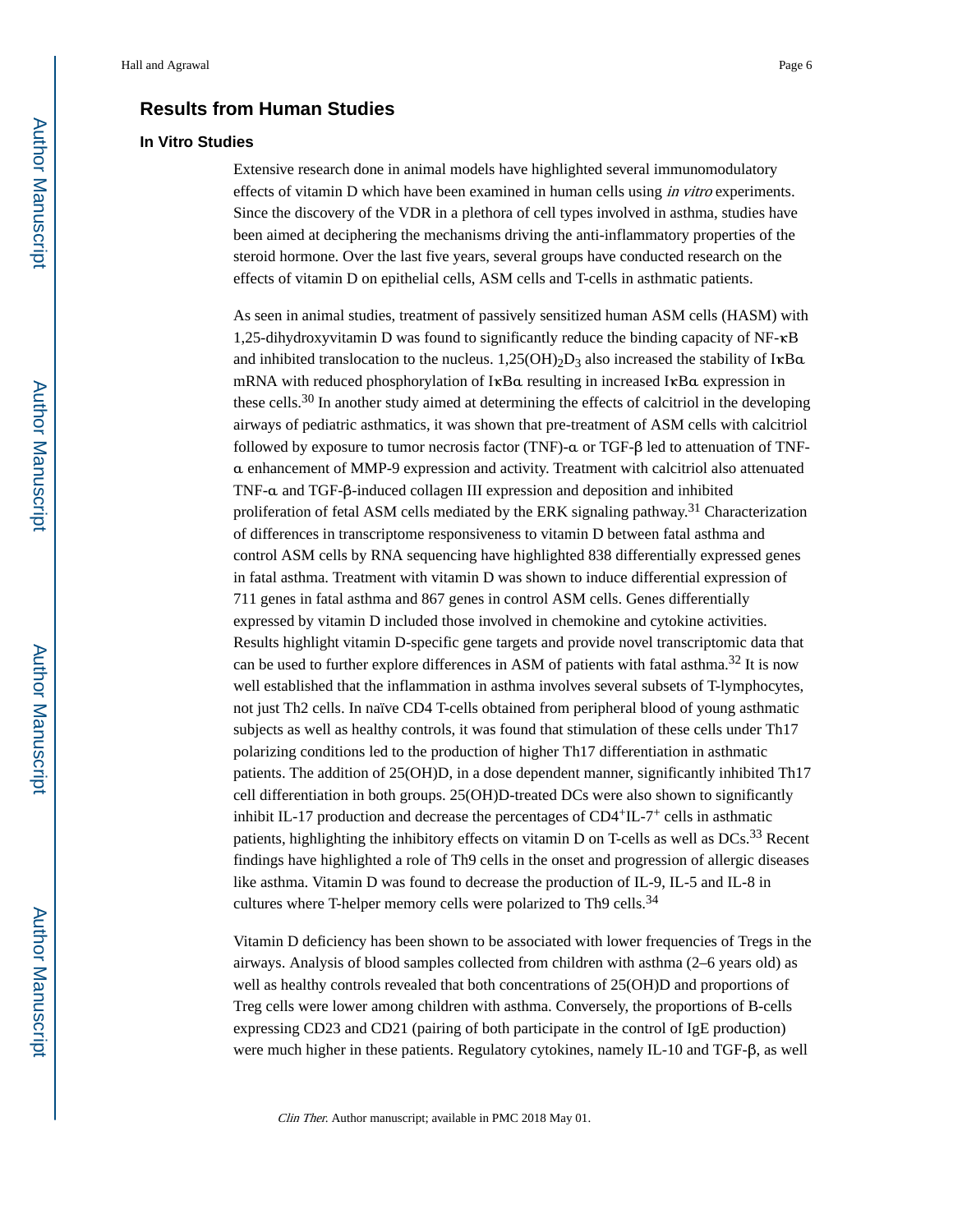Hall and Agrawal Page 7

as vitamin D regulatory enzymes (CYP2R1, CYP27B1) were altered in children with asthma, suggesting impaired immune regulation.<sup>35</sup> In another study, stimulation of human CD4<sup>+</sup> T-cells with a combination of 1,25(OH)<sub>2</sub>D<sub>3</sub> and TGF-β greatly increased the frequency of FoxP3+ Tregs which is believed to be as a result of enhanced usage and availability of IL-2 by this subset of cells.<sup>36</sup> Vitamin D has also been shown to play a role in promoting peripheral tolerance which is critical especially in the airways where excessive inflammation is unwanted. In cell culture studies, treatment of T-cells isolated from human airways with 1α,25VitD3 resulted in upregulation of CD200, a member of the immunoglobulin superfamily that delivers an inhibitory signal to immune cells via mediated ligation with CD200R. Results highlight an additional mechanism whereby vitamin D can dampen inflammation in the airways.<sup>37</sup>

Collectively, the data obtained from in vitro human studies have suggested that vitamin D can modulate inflammation in the innate and adaptive response in the airways. This is however in a controlled environment and require *in vivo* studies, discussed below, to confirm the benefits of the steroid hormone as a potential therapeutic option.

## **In vivo Studies**

As previously mentioned, vitamin D deficiency and insufficiency are currently on the rise and has been associated with increased asthma morbidity. In a recently concluded nationwide study to examine vitamin D insufficiency, asthma and lung function among US children and adults, it was found that vitamin D insufficiency was associated with current asthma and wheeze in children as well as current asthma in adults. Following analysis by race/ethnicity and current smoking (adults), vitamin D insufficiency was associated with current asthma and wheeze in non-Hispanic white children only whereas in adults, this was seen in non-Hispanic whites and blacks. Vitamin D insufficiency was also associated with lower  $FEV<sub>1</sub>$  and forced vital capacity in both adults and children. Further analysis of the National Health and Nutrition Examination Survey showed that between the years that vitamin D insufficiency decreased, the prevalence of asthma also decreased.<sup>38</sup>

## **Children**

The prevalence of asthma in children has increased over the last five decades and it is now one of the most common chronic conditions among children under 18 years affecting approximately 6.3 million children worldwide. This increase is believed to be due in part to urbanization and microbial changes in the environment.<sup>39</sup> Vitamin D deficiency and single nucleotide polymorphisms (SNPs) in the gene encoding the VDR have been associated with the development of asthma. To compare vitamin D levels and the frequency of three SNPs in the VDR gene between children with persistent asthma and healthy controls, 25(OH)D levels were measured using radioimmunoassay and SNPs (Apal, Fokl and Taql) analyzed using PCR-RFLP. Overall, no significant differences were found in Apal (rs7975232) and Taql (rs731236) in relationship to vitamin D levels, however a possible association was found between vitamin D sufficiency and Fokl C allele.<sup>40</sup> A more recent study has made attempts to shed more light into this subject. A meta-analysis was conducted the determine the relationship between childhood asthma and VDR gene polymorphisms, Apal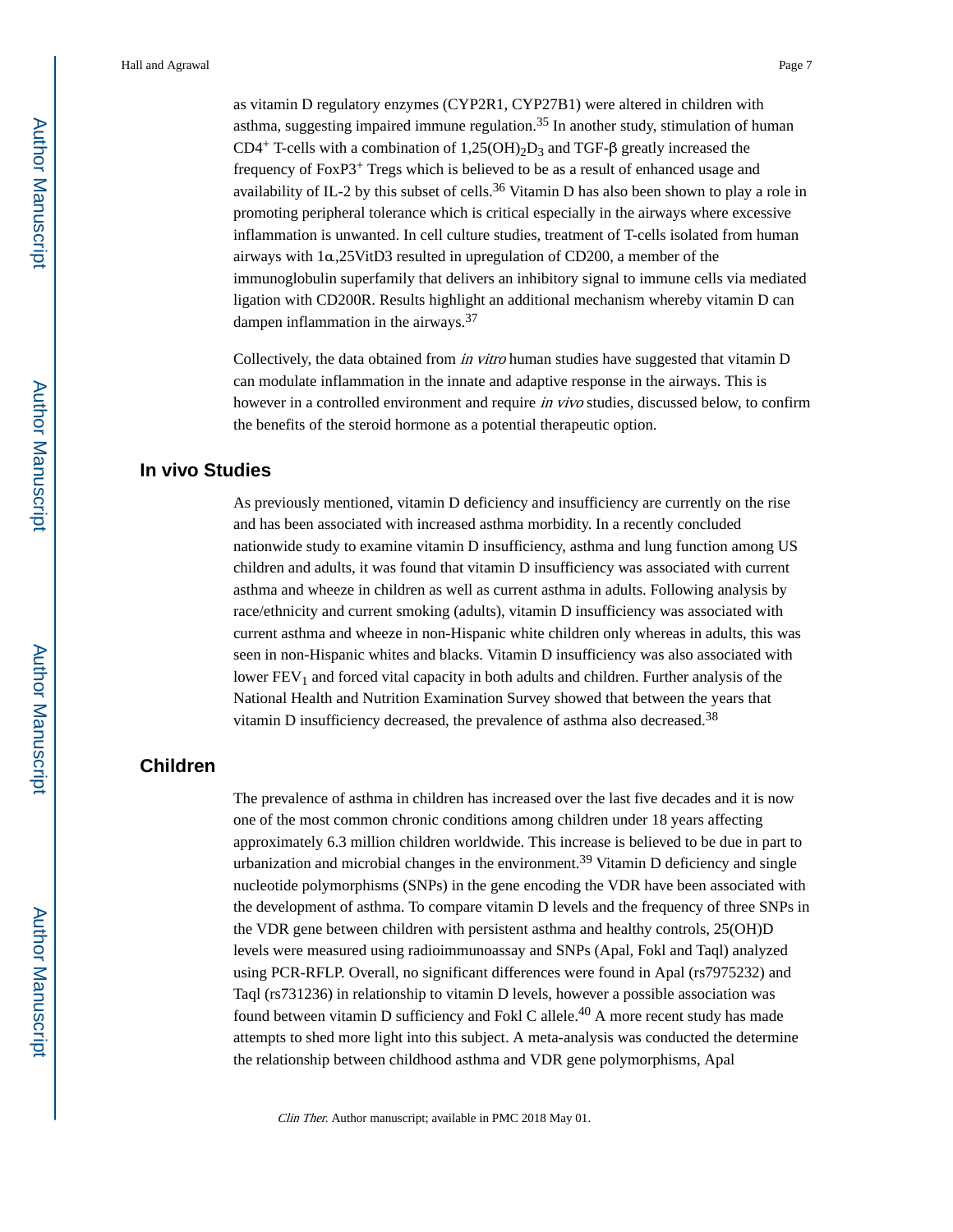(rs7975232), Bsml (rs1544410), Fokl (rs2228570) and Taql (rs731236). Of the four SNPs identified, Apal polymorphism is believed to play a role in childhood asthma in Asians, Fokl polymorphism may relate to pediatric asthma in Caucasians, Bsml polymorphisms marginally contributes to susceptibility of childhood asthma and no association was found between Taql and risk of pediatric asthma.<sup>41</sup>

Several other studies have highlighted a link between vitamin D serum levels and exacerbated symptoms in children with asthma.<sup>8,13,42,43</sup> Recently, analysis of 25(OH)D levels in preschoolers aged 1–4 years with asthma as well as healthy subjects showed a significant decrease in vitamin D serum levels of asthmatic children when compared to controls. In the vitamin D sufficient group, total number of exacerbations during the previous year was much lower compared to the vitamin D insufficient group. Frequency of patients with controlled asthma was also higher in the sufficient group suggesting a positive correlation between serum vitamin D levels and asthma control.<sup>44</sup>

In the last few years, there have been more than a few clinical trials conducted to determine the effects of vitamin D supplementation on clinical outcomes in pediatric asthma. In a recently concluded double-blind, randomized, placebo-controlled trial to examine whether vitamin D supplementation could rapidly raise serum 25(OH)D levels in asthmatic preschoolers, it was observed that at 3 months, 100% of the children in the intervention group had serum 25(OH)D levels of  $\,$  75 nmol/L ( $>$ 30 ng/ml) compared to only about 50% in the control group.45 In another trial with Irish children who received 2000 IU/day of vitamin D for 15 weeks, supplementation led to significant increases in serum 25(OH)D levels and decreased number of missed schools days due to symptoms. There were however no other advantageous changes in asthma parameters compared to the placebo group.<sup>46</sup> Assessment of frequency and severity of asthma in Japanese children that were given vitamin D3 supplements (800 IU/day) for 2 months revealed that asthma control was improved by vitamin D supplementation.<sup>47</sup>

Some studies have however found no evidence to suggest that vitamin D deficiency or insufficiency contributes to overall worse outcome in asthmatic patients. In a recently concluded study aimed at assessing the correlation between vitamin D levels and asthma and allergy markers in non-obese asthmatic children currently not receiving anti-inflammatory treatment, it was found that although the median level of vitamin D was 23 ng/ml, there was no correlation between vitamin D level and airway reactivity, airway inflammation and allergy.42 The World Allergy Organization has recently reported that based on currently available evidence, they found no support for the hypothesis that vitamin D supplementation reduces the risks of developing allergic diseases in children. The panel suggested not using vitamin D in pregnant women, breastfeeding mothers or healthy infants as a means of preventing the developing of allergic diseases.<sup>48</sup>

Evidence from the highlighted studies have demonstrated an association between vitamin D and lung function. The results from clinical trials have however been inconclusive. More research is needed to conclusively determine if vitamin D insufficiency causes or worsens the onset and symptoms associated with pediatric asthma.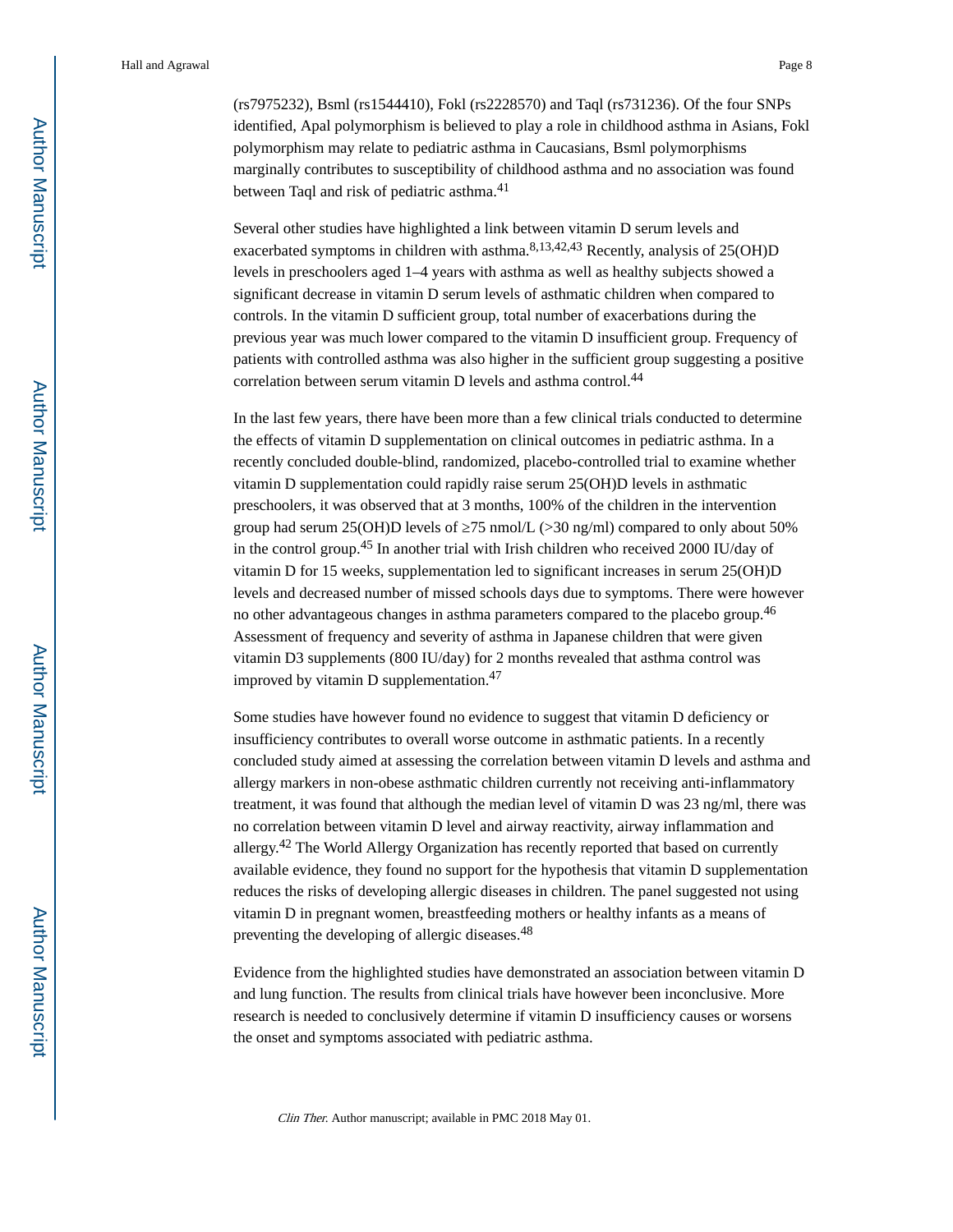## **Pregnant Women**

Given the early onset of childhood asthma, several studies have been directed at ascertaining the role of maternal diet on the risk of asthma development in offspring. To determine the association of maternal and fetal 25(OH)D levels with lung function and childhood asthma, 25(OH)D levels were measured mid-gestation and at birth and airway resistance measured at 6 years old in offsprings. It was found that maternal levels of 25(OH)D mid-gestation were not associated with airway resistance in offspring at 6 years old. Low levels of 25(OH)D at birth were however associated with higher airway resistance in childhood.<sup>49</sup> In a Taiwanese study, there was a significant correlation between maternal and cord blood 25(OH)D levels and persistently lower vitamin D serum levels in children born to vitamin D deficient mothers. Vitamin D deficiency in mothers appeared to be associated with a higher prevalence of allergen sensitization before the age of 2.50 Results from a randomized, double-blind, placebo-controlled parallel group trial in which women and infants received different doses of vitamin D (400 IU/800 IU in infants and 1000 IU/2000 IU in adults), highlighted that vitamin D supplementation during pregnancy and infancy reduces the proportion of children sensitized to mites at 18 months.<sup>51</sup>

## **Adults**

As seen in meta-analysis studies in children, there is convincing evidence to suggest that polymorphisms in the gene that encodes the VDR are associated with increased susceptibility to asthma.<sup>52</sup> Serum 25(OH)D levels of  $\overline{30}$  ng/ml have been found to be common in adults with asthma and more pronounced in patients with severe and/or uncontrolled asthma.<sup>53</sup> Individuals with Vitamin D levels of below 50 nmol/L ( $\lt$  20ng/ml) have been shown to be associated with an increased risk of asthma in Canadian adolescents and adults.<sup>54</sup> Analysis of VDBP in BALF and serum as well as  $25(OH)D$  and  $1,25(OH)_{2}D_{3}$ in serum of patients with mild allergic asthma, showed that VDBP, 25(OH)D and  $1,25(OH)_2D_3$  were elevated in BALF 24 hours but not ten minutes after allergen challenge. After correction for plasma leakage, VDBP and 25(OH)D were still found to be significantly elevated in BALF 24 hours' post allergen challenge. These findings suggest that these factors may play a role in the late-phase response in asthma.55 In a Korean study, it was found that low serum 25(OH)D levels were positively associated with total IgE levels which varied based on gender and sensitization to *Dermatophagoides farina*. Overall, patients with a history of asthma or atopic dermatitis had significantly lower serum 25(OH)D levels than patients who did not suffer from these conditions.56 Results from a retrospective analysis conducted in New Mexico demonstrated that vitamin D sufficiency was significantly associated with decreased total numbers of asthma exacerbations, decreased number of emergency room visits and decrease in total numbers of severe exacerbations.<sup>57</sup>

In a multi-center, cross-sectional study involving adult patients with inhaled corticosteroid treated asthma in the United Kingdom, lower vitamin D status was associated with higher body mass index, non-White ethnicity, unemployment, lack of use of vitamin D supplements, sampling in Winter or Spring but not with potential genetic determinants. Vitamin D was not found to be associated with any marker of asthma control, namely airway eosinophilia, forced vital capacity and FEV1, investigated. These studies suggest that there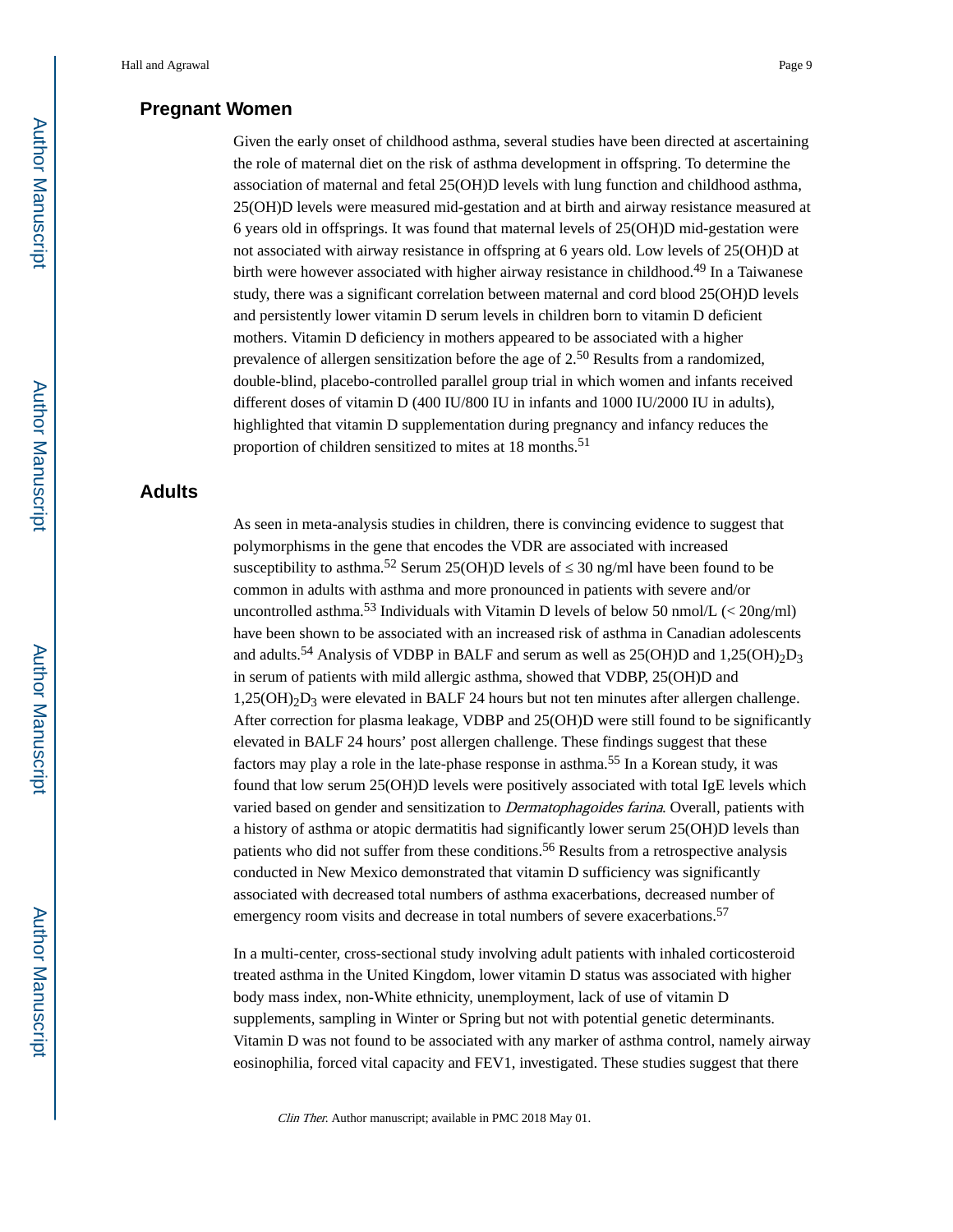is no association between vitamin D status and markers of asthma severity and control which contrasts with results seen in children.<sup>58</sup> Similarly in a Danish study, no significant associations where found between serum vitamin D levels and the prevalence or incidence of atopy, asthma or wheezing in adults.<sup>59</sup>

In the recently concluded HUNT study in Norway, participants with low 25(OH)D were observed to have more decline in lung function measurements for FEV1, forced vital capacity and FEV1/forced vital capacity ratio compared to those with high serum vitamin D levels. Low serum 25(OH)D levels were found to be only weakly associated with decline in lung function in adults with asthma.<sup>60</sup>

Viral respiratory tract infections have been shown to play a role in the onset, progression and exacerbation of allergic diseases like asthma.<sup>61</sup> In a double-blind, randomized, placebocontrolled control trial in London, asthmatic patients were given six 2-monthly doses of 3 mg of vitamin D or placebo to determine the effects of vitamin D supplementation on the prevention of exacerbations and upper respiratory tract infections. Results suggest that vitamin D supplementation had no effect on exacerbations or upper respiratory tract infections in patients.<sup>62</sup> Collectively, these studies suggest that there exists a causal relationship between vitamin D and asthma. However, there is the need for more targeted studies to better determine the exact nature of this relationship.

## **Conclusions and Future Prospects**

Vitamin D has been shown to be a potent immunomodulator of the immune response in several inflammatory diseases. Despite increased knowledge gained from research and fortification of certain foods with vitamin D, vitamin D insufficiency and deficiency are still prevalent in many developed countries. The role of vitamin D in asthma pathogenesis is still a topic of much debate. Results from animal studies and in vitro studies using human cells have shown an immunomodulatory effect of vitamin D supplementation in controlling inflammation mediated by cells in the asthmatic response (Figure 1). Several epidemiological and in vivo studies have found a link between low serum levels of vitamin D and increased inflammation, decline in lung function, increased exacerbations and overall poor outcome in patients with asthma. Although vitamin D supplementation has appeared to be a viable option for adjunct therapy, results from clinical trials have primarily shown that supplementation has very little, if any, effect on improvement of symptoms or onset of asthma in patients (Table 1). It is important to note that these clinical trials are not without limitations. Limited sample sizes as well as variations in dosage and the duration of trials are all factors which may have contributed to some of the observed results. Clearly, there is still a great deal of work to be done in the field. Studies are first needed to clearly define the most optimal technique for measuring serum vitamin D levels and arrive at some consensus for what is described as vitamin D deficiency and insufficiency. Additionally, future research needs to identify the optimal dose of vitamin D for distinct groups based on gender, ethnicity, age, cultural practices and asthmatic phenotype since all these factors affect absorption and available levels of vitamin D. Moving forward, clinical trials need to be better designed to ensure that all these factors as well as route of administration for optimal results are considered when designing interventional studies. If these factors are addressed,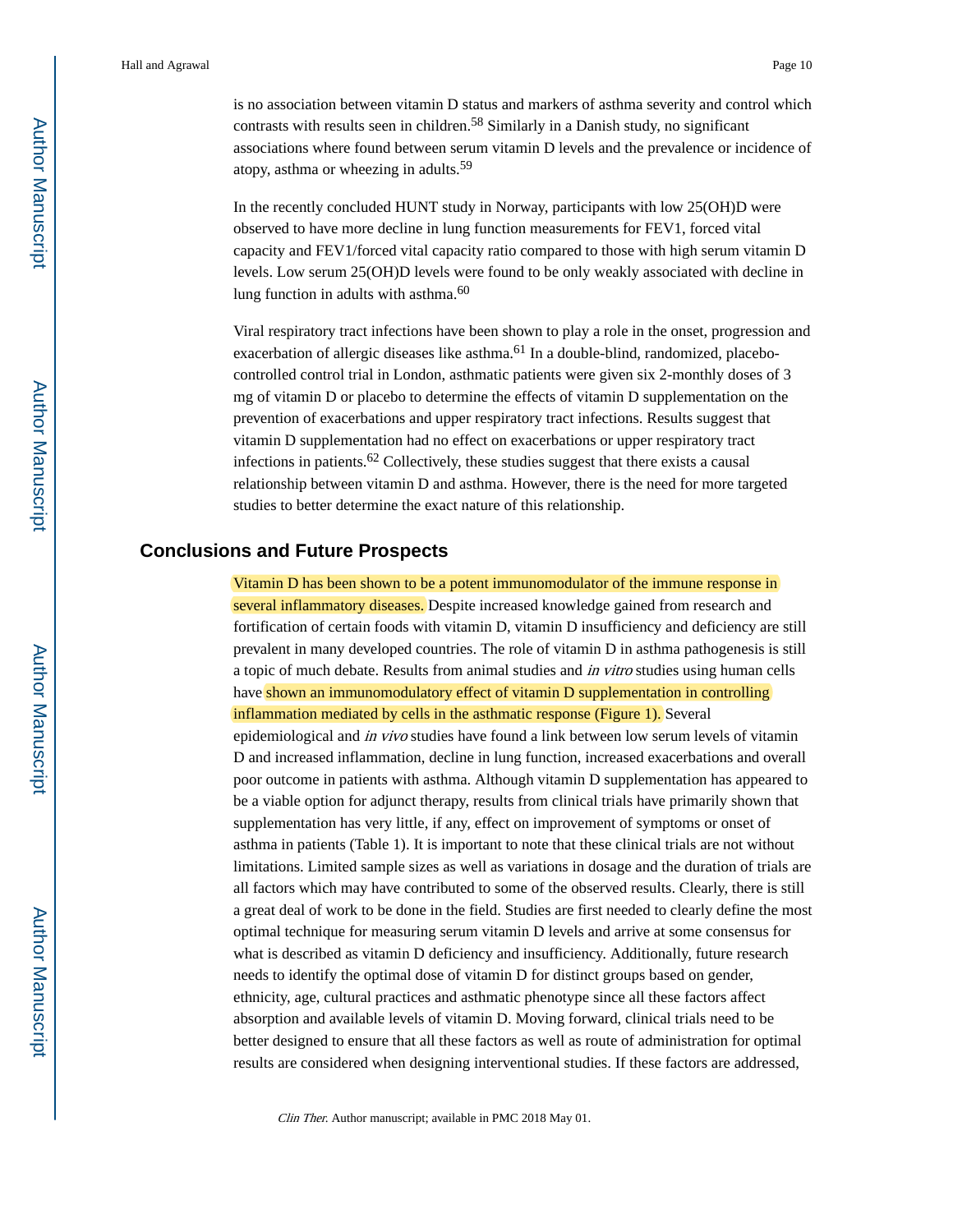the results obtained from future trials should be more conclusive and finally give better insights as to whether vitamin D supplementation is indeed the light at the end of the tunnel we so desperately desire.

#### **Acknowledgments**

This work was supported by research grants R01 HL112597, R01 HL116042, and R01 HL120659 to DK Agrawal from the National Heart, Lung and Blood Institute, National Institutes of Health, USA. The content of this review article is solely the responsibility of the authors and does not necessarily represent the official views of the National Institutes of Health.

#### **References**

- 1. Hall SC, Fischer KD, Agrawal DK. The impact of vitamin D on asthmatic human airway smooth muscle. Expert Rev Respir Med. 2016; 10(2):127–135. [PubMed: 26634624]
- 2. Loftus PA, Wise SK. Epidemiology and economic burden of asthma. Int Forum Allergy Rhinol. 2015; 5(Suppl 1):S7–10. [PubMed: 26010063]
- 3. Fergeson JE, Patel SS, Lockey RF. Acute asthma, prognosis, and treatment. J Allergy Clin Immunol. 2016
- 4. Barragan M, Good M, Kolls JK. Regulation of dendritic cell function by vitamin D. Nutrients. 2015; 7(9):8127–8151. [PubMed: 26402698]
- 5. Berraies A, Hamzaoui K, Hamzaoui A. Link between vitamin D and airway remodeling. J Asthma Allergy. 2014; 7:23–30. [PubMed: 24729717]
- 6. Mirzakhani H, Al-Garawi A, Weiss ST, Litonjua AA. Vitamin D and the development of allergic disease: How important is it? Clin Exp Allergy. 2015; 45(1):114–125. [PubMed: 25307157]
- 7. Yawn J, Lawrence LA, Carroll WW, Mulligan JK. Vitamin D for the treatment of respiratory diseases: Is it the end or just the beginning? J Steroid Biochem Mol Biol. 2015; 148:326–337. [PubMed: 25625665]
- 8. Kerley CP, Elnazir B, Faul J, Cormican L. Vitamin D as an adjunctive therapy in asthma. part 2: A review of human studies. Pulm Pharmacol Ther. 2015; 32:75–92. [PubMed: 25749414]
- 9. Kerley CP, Elnazir B, Faul J, Cormican L. Vitamin D as an adjunctive therapy in asthma. part 1: A review of potential mechanisms. Pulm Pharmacol Ther. 2015; 32:60–74. [PubMed: 25732539]
- 10. Konstantinopoulou S, Tapia IE. Vitamin D and the lung. Paediatr Respir Rev. 2016
- 11. Bozzetto S, Carraro S, Giordano G, Boner A, Baraldi E. Asthma, allergy and respiratory infections: The vitamin D hypothesis. Allergy. 2012; 67(1):10–17. [PubMed: 21933195]
- 12. Thacher TD, Clarke BL. Vitamin D insufficiency. Mayo Clin Proc. 2011; 86(1):50–60. [PubMed: 21193656]
- 13. Gupta A, Bush A, Hawrylowicz C, Saglani S. Vitamin D and asthma in children. Paediatr Respir Rev. 2012; 13(4):236–43. quiz 243. [PubMed: 23069123]
- 14. Tizaoui K, Berraies A, Hamdi B, Kaabachi W, Hamzaoui K, Hamzaoui A. Association of vitamin D receptor gene polymorphisms with asthma risk: Systematic review and updated meta-analysis of case-control studies. Lung. 2014; 192(6):955–965. [PubMed: 25267113]
- 15. Agrawal T, Gupta GK, Agrawal DK. Vitamin D deficiency decreases the expression of VDR and prohibitin in the lungs of mice with allergic airway inflammation. Exp Mol Pathol. 2012; 93(1): 74–81. [PubMed: 22537547]
- 16. Agrawal T, Gupta GK, Agrawal DK. Vitamin D supplementation reduces airway hyperresponsiveness and allergic airway inflammation in a murine model. Clin Exp Allergy. 2013; 43(6):672–683. [PubMed: 23711130]
- 17. Foong RE, Shaw NC, Berry LJ, Hart PH, Gorman S, Zosky GR. Vitamin D deficiency causes airway hyperresponsiveness, increases airway smooth muscle mass, and reduces TGF-beta expression in the lungs of female BALB/c mice. Physiol Rep. 2014; 2(3):e00276. [PubMed: 24760528]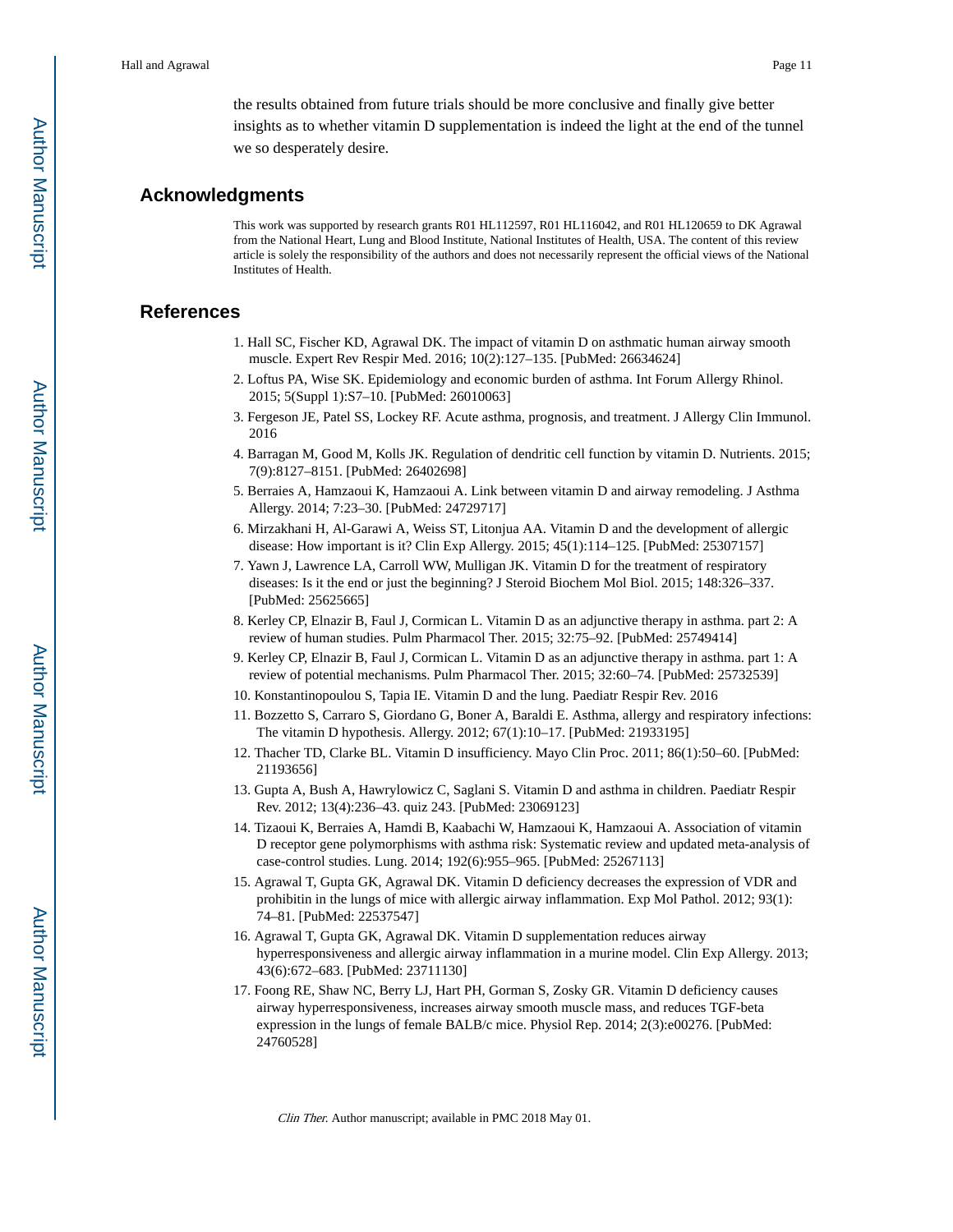- 18. Pain M, Bermudez O, Lacoste P, et al. Tissue remodelling in chronic bronchial diseases: From the epithelial to mesenchymal phenotype. Eur Respir Rev. 2014; 23(131):118–130. [PubMed: 24591669]
- 19. Li W, Dong H, Zhao H, et al. 1,25-dihydroxyvitamin D3 prevents toluene diisocyanate-induced airway epithelial barrier disruption. Int J Mol Med. 2015; 36(1):263–270. [PubMed: 25998793]
- 20. Fischer KD, Hall SC, Agrawal DK. Vitamin D supplementation reduces induction of epithelialmesenchymal transition in allergen sensitized and challenged mice. PLoS One. 2016; 11(2):e0149180. [PubMed: 26872336]
- 21. Lai G, Wu C, Hong J, Song Y. 1,25-dihydroxyvitamin D(3) (1,25-(OH)(2)D(3)) attenuates airway remodeling in a murine model of chronic asthma. J Asthma. 2013; 50(2):133–140. [PubMed: 23157452]
- 22. Urry Z, Chambers ES, Xystrakis E, et al. The role of 1alpha,25-dihydroxyvitamin D3 and cytokines in the promotion of distinct Foxp3+ and IL-10+ CD4+ T cells. Eur J Immunol. 2012; 42(10):2697–2708. [PubMed: 22903229]
- 23. Hall S, Agrawal DK. Key mediators in the immunopathogenesis of allergic asthma. Int Immunopharmacol. 2014; 23(1):316–329. [PubMed: 24933589]
- 24. Jiang Y, Zhao S, Yang X, Liu Y, Wang C. Dll4 in the DCs isolated from OVA-sensitized mice is involved in Th17 differentiation inhibition by 1,25-dihydroxyvitamin D3 in vitro. J Asthma. 2015; 52(10):989–995. [PubMed: 26333305]
- 25. Comberiati P, Tsabouri S, Piacentini GL, Moser S, Minniti F, Peroni DG. Is vitamin D deficiency correlated with childhood wheezing and asthma? Front Biosci (Elite Ed). 2014; 6:31–39. [PubMed: 24389138]
- 26. Yurt M, Liu J, Sakurai R, et al. Vitamin D supplementation blocks pulmonary structural and functional changes in a rat model of perinatal vitamin D deficiency. Am J Physiol Lung Cell Mol Physiol. 2014; 307(11):L859–67. [PubMed: 25305247]
- 27. Gorman S, Tan DH, Lambert MJ, Scott NM, Judge MA, Hart PH. Vitamin D(3) deficiency enhances allergen-induced lymphocyte responses in a mouse model of allergic airway disease. Pediatr Allergy Immunol. 2012; 23(1):83–87. [PubMed: 22283404]
- 28. Chen L, Perks KL, Stick SM, Kicic A, Larcombe AN, Zosky G. House dust mite induced lung inflammation does not alter circulating vitamin D levels. PLoS One. 2014; 9(11):e112589. [PubMed: 25391140]
- 29. Foong RE, Bosco A, Troy NM, et al. Identification of genes differentially regulated by vitamin D deficiency that alter lung pathophysiology and inflammation in allergic airways disease. Am J Physiol Lung Cell Mol Physiol. 2016; 311(3):L653–63. [PubMed: 27496895]
- 30. Song Y, Hong J, Liu D, Lin Q, Lai G. 1,25-dihydroxyvitamin D3 inhibits nuclear factor kappa B activation by stabilizing inhibitor IkappaBalpha via mRNA stability and reduced phosphorylation in passively sensitized human airway smooth muscle cells. Scand J Immunol. 2013; 77(2):109– 116. [PubMed: 23126502]
- 31. Britt RD Jr, Faksh A, Vogel ER, et al. Vitamin D attenuates cytokine-induced remodeling in human fetal airway smooth muscle cells. J Cell Physiol. 2015; 230(6):1189–1198. [PubMed: 25204635]
- 32. Himes BE, Koziol-White C, Johnson M, et al. Vitamin D modulates expression of the airway smooth muscle transcriptome in fatal asthma. PLoS One. 2015; 10(7):e0134057. [PubMed: 26207385]
- 33. Hamzaoui A, Berraies A, Hamdi B, Kaabachi W, Ammar J, Hamzaoui K. Vitamin D reduces the differentiation and expansion of Th17 cells in young asthmatic children. Immunobiology. 2014; 219(11):873–879. [PubMed: 25128460]
- 34. Keating P, Munim A, Hartmann JX. Effect of vitamin D on T-helper type 9 polarized human memory cells in chronic persistent asthma. Ann Allergy Asthma Immunol. 2014; 112(2):154–162. [PubMed: 24468256]
- 35. Chary AV, Hemalatha R, Murali MV, Jayaprakash D, Kumar BD. Association of T-regulatory cells and CD23/CD21 expression with vitamin D in children with asthma. Ann Allergy Asthma Immunol. 2016; 116(5):447–454.e2. [PubMed: 27026514]
- 36. Chambers ES, Suwannasaen D, Mann EH, et al. 1alpha,25-dihydroxyvitamin D3 in combination with transforming growth factor-beta increases the frequency of Foxp3(+) regulatory T cells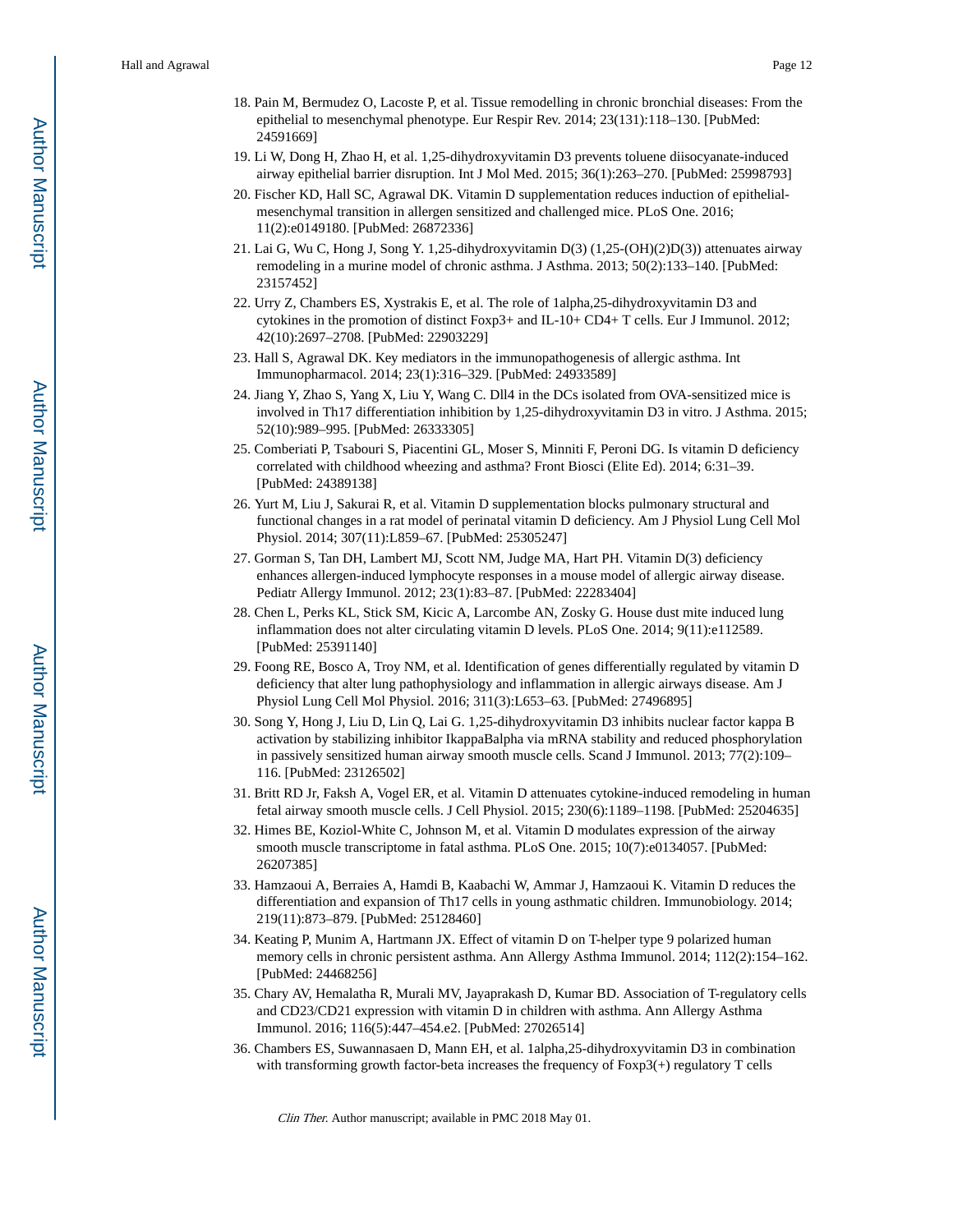through preferential expansion and usage of interleukin-2. Immunology. 2014; 143(1):52–60. [PubMed: 24673126]

- 37. Dimeloe S, Richards DF, Urry ZL, et al. 1alpha,25-dihydroxyvitamin D3 promotes CD200 expression by human peripheral and airway-resident T cells. Thorax. 2012; 67(7):574–581. [PubMed: 22334534]
- 38. Han YY, Forno E, Celedon JC. Vitamin D insufficiency and asthma in a US nationwide study. J Allergy Clin Immunol Pract. 2016
- 39. Smits HH, van der Vlugt LE, von Mutius E, Hiemstra PS. Childhood allergies and asthma: New insights on environmental exposures and local immunity at the lung barrier. Curr Opin Immunol. 2016; 42:41–47. [PubMed: 27254380]
- 40. Einisman H, Reyes ML, Angulo J, Cerda J, Lopez-Lastra M, Castro-Rodriguez JA. Vitamin D levels and vitamin D receptor gene polymorphisms in asthmatic children: A case-control study. Pediatr Allergy Immunol. 2015; 26(6):545–550. [PubMed: 26011658]
- 41. Zhao DD, Yu DD, Ren QQ, Dong B, Zhao F, Sun YH. Association of vitamin D receptor gene polymorphisms with susceptibility to childhood asthma: A meta-analysis. Pediatr Pulmonol. 2016
- 42. Dabbah H, Bar Yoseph R, Livnat G, Hakim F, Bentur L. Bronchial reactivity, inflammatory and allergic parameters, and vitamin D levels in children with asthma. Respir Care. 2015; 60(8):1157– 1163. [PubMed: 25899478]
- 43. Hollams EM. Vitamin D and atopy and asthma phenotypes in children. Curr Opin Allergy Clin Immunol. 2012; 12(3):228–234. [PubMed: 22475998]
- 44. Turkeli A, Ayaz O, Uncu A, et al. Effects of vitamin D levels on asthma control and severity in preschool children. Eur Rev Med Pharmacol Sci. 2016; 20(1):26–36. [PubMed: 26813450]
- 45. Jensen ME, Mailhot G, Alos N, et al. Vitamin D intervention in preschoolers with viral-induced asthma (DIVA): A pilot randomised controlled trial. Trials. 2016; 17(1):353-016–1483-1. [PubMed: 27456232]
- 46. Kerley CP, Hutchinson K, Cormican L, et al. Vitamin D3 for uncontrolled childhood asthma: A pilot study. Pediatr Allergy Immunol. 2016; 27(4):404–412. [PubMed: 26845753]
- 47. Tachimoto H, Mezawa H, Segawa T, Akiyama N, Ida H, Urashima M. Improved control of childhood asthma with low-dose, short-term vitamin D supplementation: A randomized, doubleblind, placebo-controlled trial. Allergy. 2016; 71(7):1001–1009. [PubMed: 26841365]
- 48. Yepes-Nunez JJ, Fiocchi A, Pawankar R, et al. World allergy organization-McMaster university guidelines for allergic disease prevention (GLAD-P): Vitamin D. World Allergy Organ J. 2016; 9:17-016–0108-1. eCollection 2016. [PubMed: 27274360]
- 49. Gazibara T, den Dekker HT, de Jongste JC, et al. Associations of maternal and fetal 25 hydroxyvitamin D levels with childhood lung function and asthma: The generation R study. Clin Exp Allergy. 2016; 46(2):337–346. [PubMed: 26399470]
- 50. Chiu CY, Huang SY, Peng YC, et al. Maternal vitamin D levels are inversely related to allergic sensitization and atopic diseases in early childhood. Pediatr Allergy Immunol. 2015; 26(4):337– 343. [PubMed: 25847488]
- 51. Grant CC, Crane J, Mitchell EA, et al. Vitamin D supplementation during pregnancy and infancy reduces aeroallergen sensitization: A randomized controlled trial. Allergy. 2016; 71(9):1325–1334. [PubMed: 27060679]
- 52. Han JC, Du J, Zhang YJ, et al. Vitamin D receptor polymorphisms may contribute to asthma risk. J Asthma. 2016; 53(8):790–800. [PubMed: 27088875]
- 53. Korn S, Hubner M, Jung M, Blettner M, Buhl R. Severe and uncontrolled adult asthma is associated with vitamin D insufficiency and deficiency. Respir Res. 2013; 14:25-9921–14-25. [PubMed: 23432854]
- 54. Niruban SJ, Alagiakrishnan K, Beach J, Senthilselvan A. Association between vitamin D and respiratory outcomes in canadian adolescents and adults. J Asthma. 2015; 52(7):653–661. [PubMed: 25563060]
- 55. Bratke K, Wendt A, Garbe K, et al. Vitamin D binding protein and vitamin D in human allergeninduced endobronchial inflammation. Clin Exp Immunol. 2014; 177(1):366–372. [PubMed: 24730464]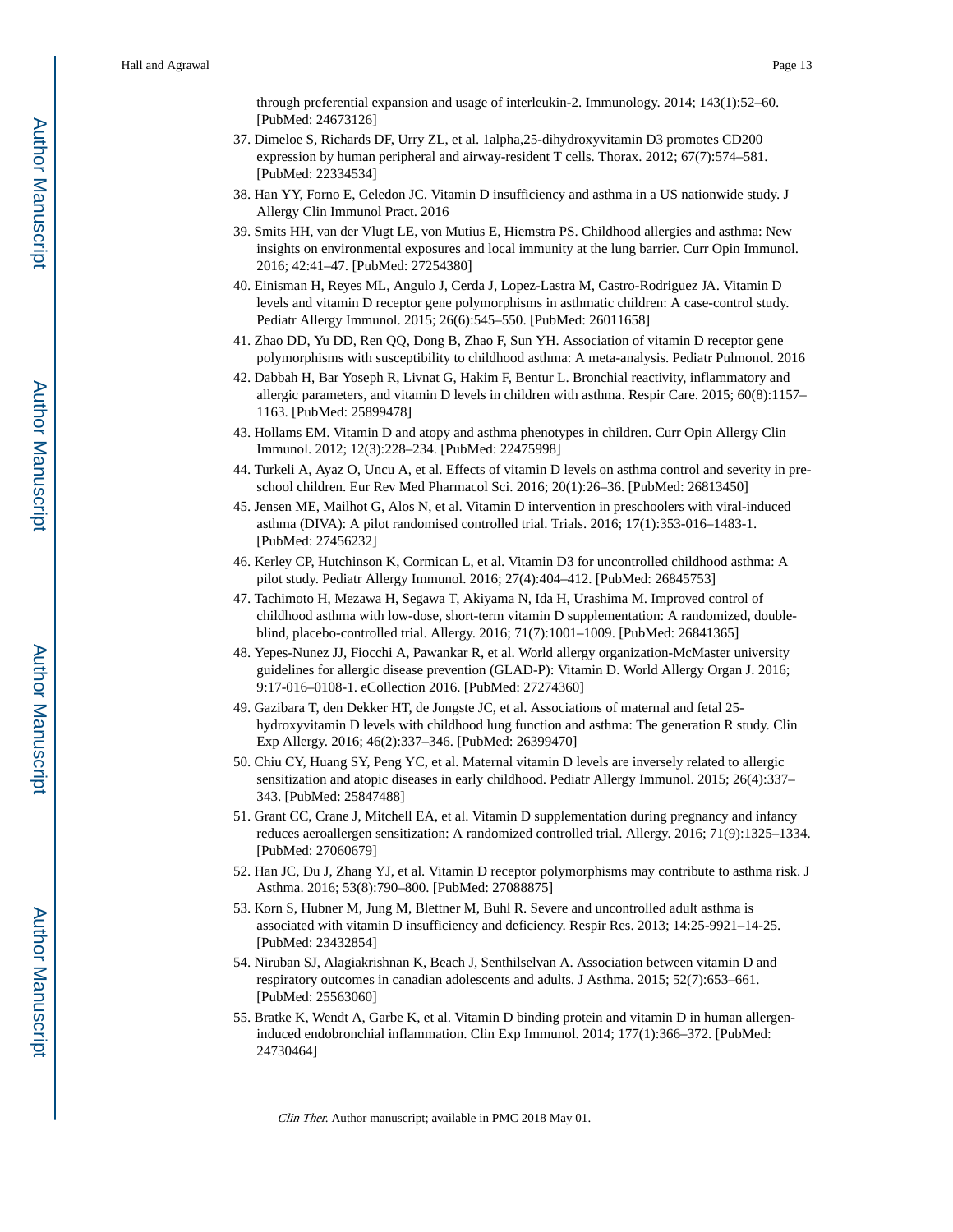- 56. Kang JW, Kim JH, Kim HJ, Lee JG, Yoon JH, Kim CH. Association of serum 25-hydroxyvitamin D with serum IgE levels in korean adults. Auris Nasus Larynx. 2016; 43(1):84–88. [PubMed: 26209260]
- 57. Salas NM, Luo L, Harkins MS. Vitamin D deficiency and adult asthma exacerbations. J Asthma. 2014; 51(9):950–955. [PubMed: 24926743]
- 58. Jolliffe DA, Kilpin K, MacLaughlin BD, et al. Prevalence, determinants and clinical correlates of vitamin D deficiency in adults with inhaled corticosteroid-treated asthma in london, UK. J Steroid Biochem Mol Biol. 2016
- 59. Thuesen BH, Heede NG, Tang L, et al. No association between vitamin D and atopy, asthma, lung function or atopic dermatitis: A prospective study in adults. Allergy. 2015; 70(11):1501–1504. [PubMed: 26214285]
- 60. Brumpton BM, Langhammer A, Henriksen AH, et al. Vitamin D and lung function decline in adults with asthma: The HUNT study. Am J Epidemiol. 2016; 183(8):739–746. [PubMed: 26994061]
- 61. Busse WW, Lemanske RF Jr, Gern JE. Role of viral respiratory infections in asthma and asthma exacerbations. Lancet. 2010; 376(9743):826–834. [PubMed: 20816549]
- 62. Martineau AR, MacLaughlin BD, Hooper RL, et al. Double-blind randomised placebo-controlled trial of bolus-dose vitamin D3 supplementation in adults with asthma (ViDiAs). Thorax. 2015; 70(5):451–457. [PubMed: 25724847]
- 63. Gold DR, Litonjua AA, Carey VJ, et al. Lung VITAL: Rationale, design, and baseline characteristics of an ancillary study evaluating the effects of vitamin D and/or marine omega-3 fatty acid supplements on acute exacerbations of chronic respiratory disease, asthma control, pneumonia and lung function in adults. Contemp Clin Trials. 2016; 47:185–195. [PubMed: 26784651]
- 64. Litonjua AA, Carey VJ, Laranjo N, et al. Effect of prenatal supplementation with vitamin D on asthma or recurrent wheezing in offspring by age 3 years: The VDAART randomized clinical trial. JAMA. 2016; 315(4):362–370. [PubMed: 26813209]
- 65. Chawes BL, Bonnelykke K, Stokholm J, et al. Effect of vitamin D3 supplementation during pregnancy on risk of persistent wheeze in the offspring: A randomized clinical trial. JAMA. 2016; 315(4):353–361. [PubMed: 26813208]
- 66. Denlinger LC, King TS, Cardet JC, et al. Vitamin D supplementation and the risk of colds in patients with asthma. Am J Respir Crit Care Med. 2016; 193(6):634–641. [PubMed: 26540136]
- 67. Bar Yoseph R, Livnat G, Schnapp Z, et al. The effect of vitamin D on airway reactivity and inflammation in asthmatic children: A double-blind placebo-controlled trial. Pediatr Pulmonol. 2015; 50(8):747–753. [PubMed: 24989842]
- 68. Arshi S, Fallahpour M, Nabavi M, et al. The effects of vitamin D supplementation on airway functions in mild to moderate persistent asthma. Ann Allergy Asthma Immunol. 2014; 113(4): 404–409. [PubMed: 25091714]
- 69. Castro M, King TS, Kunselman SJ, et al. Effect of vitamin D3 on asthma treatment failures in adults with symptomatic asthma and lower vitamin D levels: The VIDA randomized clinical trial. JAMA. 2014; 311(20):2083–2091. [PubMed: 24838406]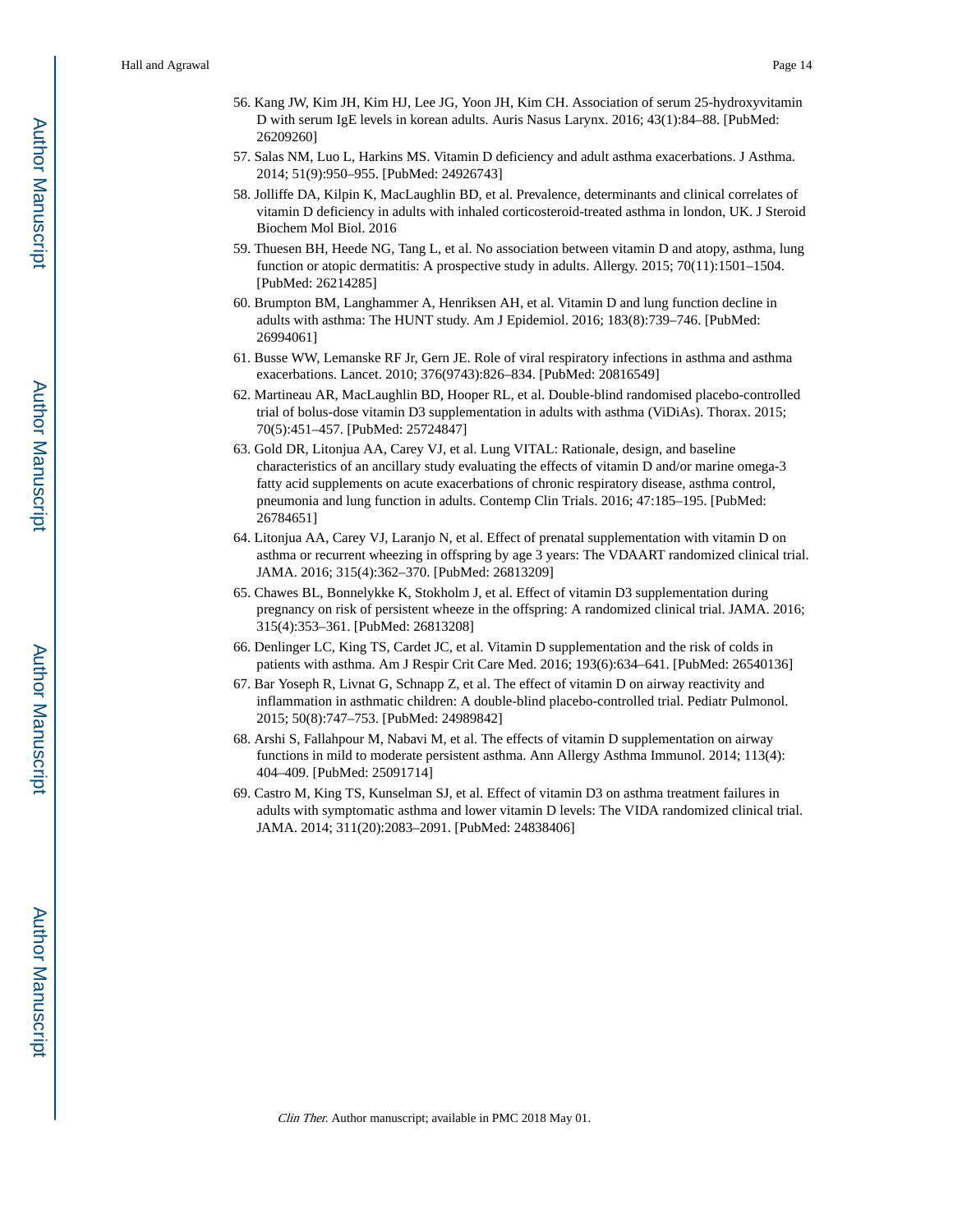Hall and Agrawal Page 15



**Figure 1. Immunomodulatory effects of vitamin D on inflammatory cells in allergic asthma** Vitamin D, by binding and activating VDR, has been found to alleviate inflammation associated with allergic asthma. In ASM cells, vitamin D reduced proliferation, production of pro-inflammatory cytokines, MMP and mucus secretion. Vitamin D has been shown to decrease costimulatory molecules, CCR-7 expression, maturation and antigen presentation in DCs while promoting tolerogenic DCs with increased IL-expression. In T-lymphocytes, vitamin D has been reported to shift the balance from Th17 cells to Treg cells evidenced by decrease production of IL-17 and increased production of IL-10. The hormone inhibits differentiation and proliferation of B-cells to plasma cells and is believed to play a role in decreasing antibody production. In innate immune cells involved in asthma, vitamin D has been shown to inhibit differentiation, maturation, homing and cytokine secretion from mast cells, neutrophils and eosinophils. The overall effect of this immunomodulation is decreased airway hyper-responsive, inflammation and remodeling in asthma. AHR-airway hyperresponsiveness; Ag-antigen; IL-interleukin; Th-T helper cell; TNF-tumor necrosis factor; TGF-transforming growth factor; Treg-T regulatory cells;  $PGE_2$ -prostaglandin E2